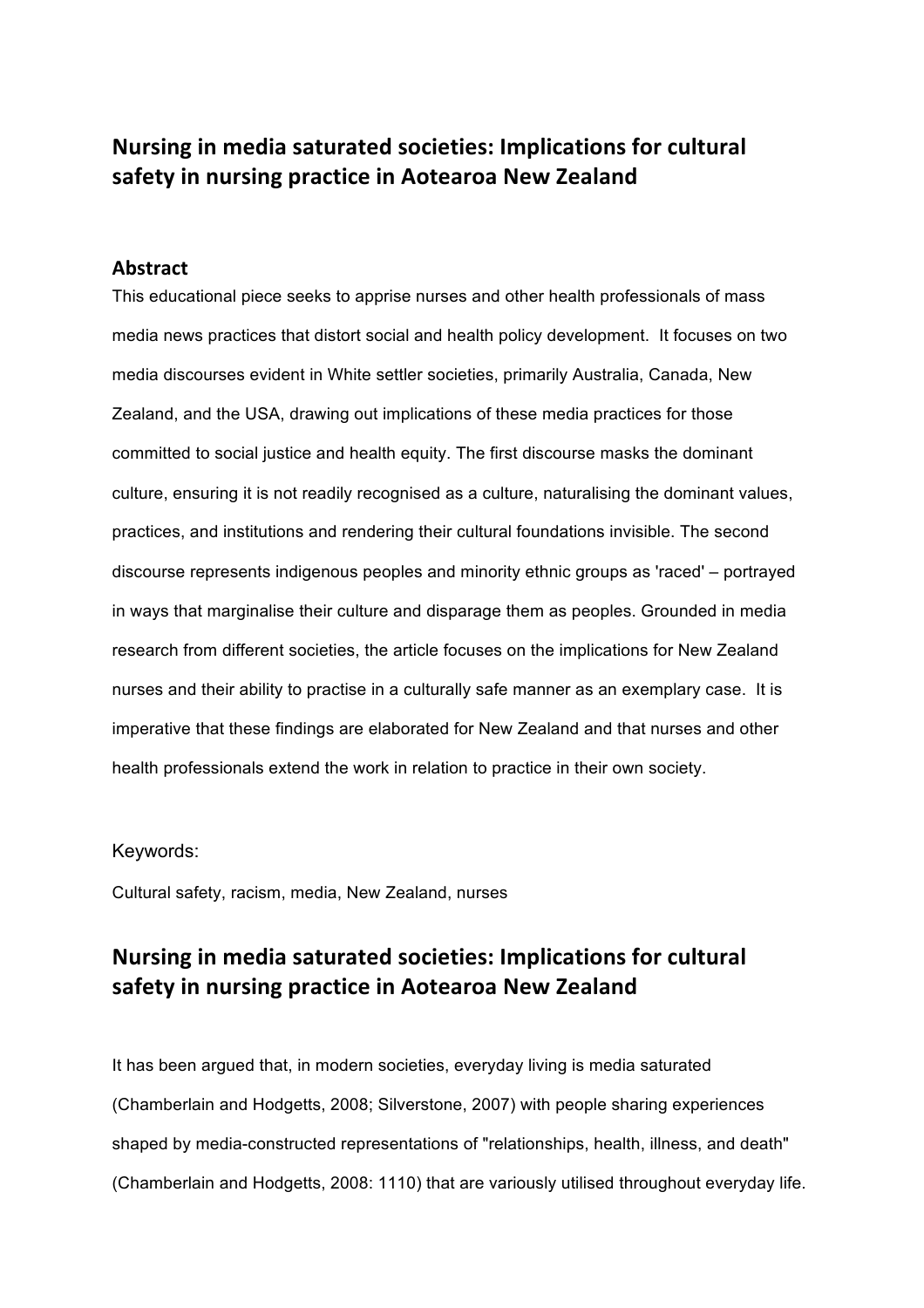Health professionals; their training, workplace ethics, policies, and programmes, are not insulated from this media saturation with important implications for intercultural relations in their praxis (Black and Huygens, 2007; Puzan, 2003). In outlining those implications for intercultural relations in nursing praxis the article seeks to inform nurses in Aotearoa New Zealand and elsewhere and assist their culturally safe practice. Grounded in substantial research analyses of media constructions of relations between settler and indigenous peoples in Aotearoa New Zealand (Hodgetts et al, 2004; Moewaka Barnes et al, 2005; Nairn et al, 2012; Rankine and McCreanor, 2004) and elsewhere (Alia and Bull, 2005; Budarick and King, 2008; Harding, 2006; Poindexter et al, 2003), the article seeks to assist nurses to appreciate and address those impacts. After a brief discussion of 'culture' as conceptualised in relation to cultural -competence, -awareness, -sensitivity, and -safety we present the local definition of cultural safety (Nursing Council of New Zealand (NCNZ), 2011). Following an account of relevant features of media practice we describe two discourses that make, and have made, development and practice of cultural safety problematic (Ramsden, 2002). We identify implications of these research findings and outline two responses for nurses and the profession to enhance development and efficacy of culturally safe practice in media saturated societies.

### **'Culture' - definitions and consequences**

'Culture' and how the concept is understood is central to any discussion of appropriate and effective health care in modern, pluralistic societies. Analyses of those discussions identify two very different understandings of 'culture' (Williamson and Harrison, 2010): a dominant approach focusing on the values, beliefs and traditions of target groups, treating them as fixed characteristics of the group (Williamson and Harrison, 2010). The second understands culture as a socio-political construction used to mark groups as 'other' than the dominant group and its hegemonic practices (Gray and Thomas, 2006). The former encourages an emphasis on practitioner knowledge of and skills for engaging with the 'others' (Loftin et al, 2013; Kumas-Tan et al, 2007) or their attitudes towards the particular group (Truong et al,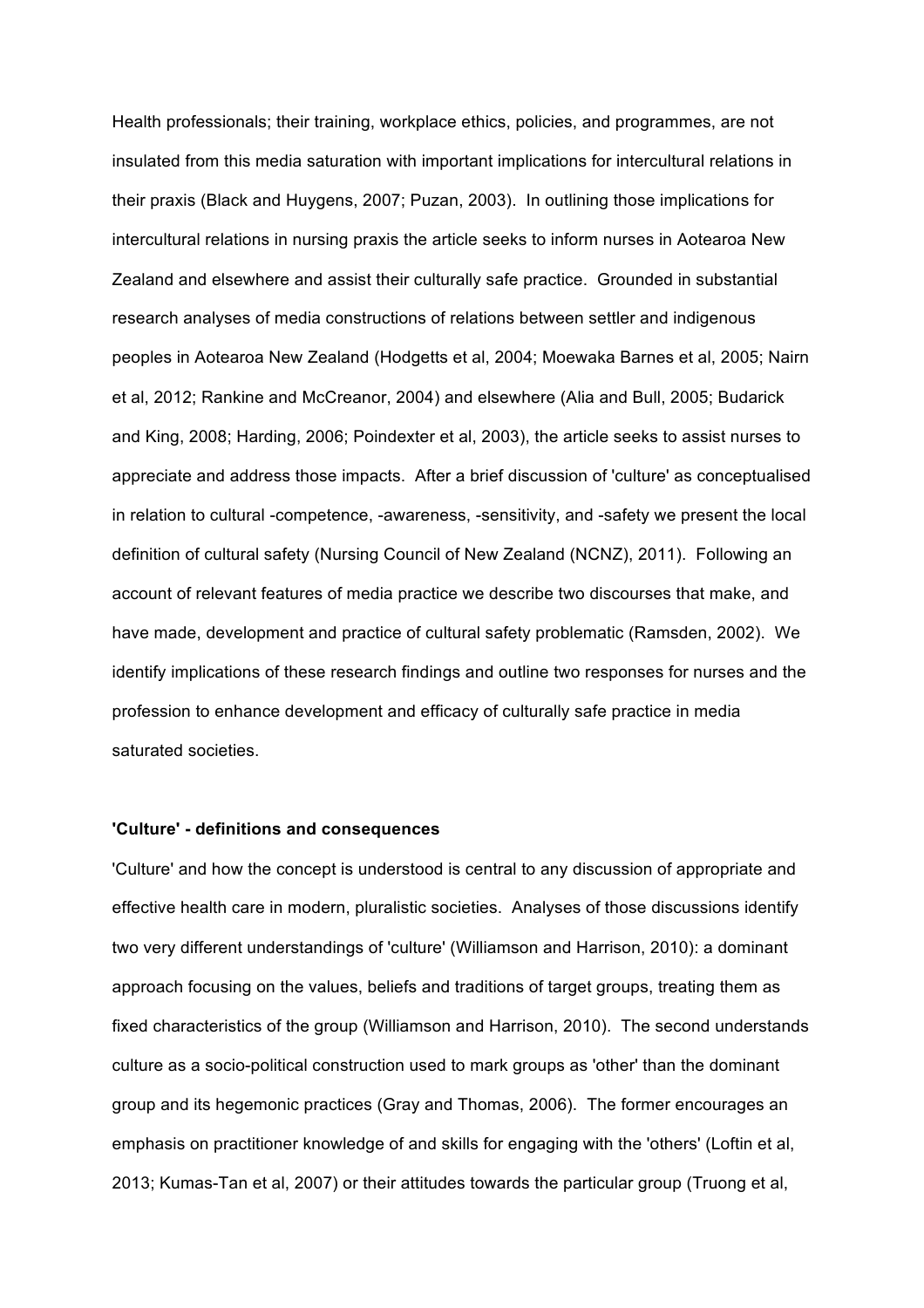2014). Those emphases contrast with the latter understanding that, as instanced by Oda and Rameka (2012), encourages practitioners to reflect critically on both the systems in which they practise and their own culture, attitudes, and practices (Stockhausen and Serizawa, 2008).

## **Cultural safety - a nursing policy and practice**

Cultural safety guidelines were first approved for New Zealand nurses in 1992 (NCNZ, 2011; Ramsden, 2000; Ramsden, 2002). Unlike cultural competence that emphasises "awareness, knowledge and skill" of the practitioner (New Zealand Psychologists Board, 2006: 5) cultural safety foregrounds the experiences of service recipients:

"the nurse [is required] to practise in a manner that the health consumer determines as being culturally safe" (NCNZ, 2011: 4, emphasis added),

and categorises actions, practices, or services as unsafe if:

"[it] diminishes, demeans or disempowers the cultural identity and wellbeing of an individual" (NCNZ, 2011: 7).

The NCNZ specifies that each nurse providing a culturally safe service:

"will have undertaken a process of reflection on his or her own cultural identity and will recognise the impact his or her personal culture has on his or her professional practice" (2011: 7; see also Browne et al., 2009; DeSouza, 2008).

While that allows a practice or service to be categorised as culturally unsafe, the focus remains on the individual practitioner who is presumed capable of knowing and reflecting on their own cultural identity. There is evidence that this may be particularly difficult for members of the dominant group (Abrums et al, 2010; Puzan, 2003) who live in a world shaped by the values, beliefs, and practices of their own culture (Black and Huygens, 2007; McHoul and Rapley, 2001). Members of the dominant group have been shown to be affected by the colonising representations of indigenous and minority groups provided by media and the society (Browne, 2005; DeSouza, 2013; McCreanor and Nairn, 2002) and, if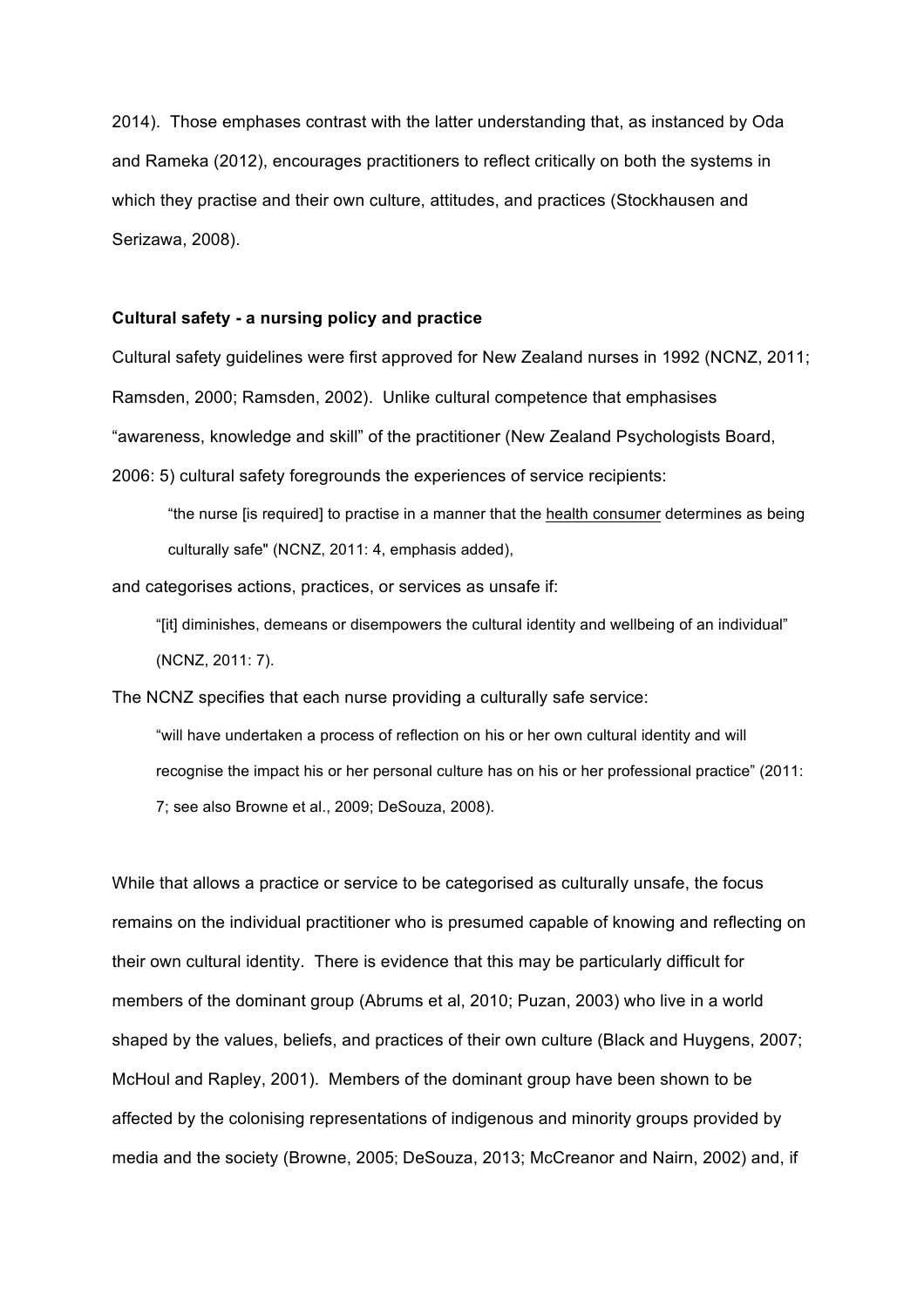mono-cultural and monolingual like the majority of Pākehā New Zealanders (Māori word for New Zealander of European descent), poorly equipped to identify the cultural character of their world (Bellett, 1995). A recent workforce report found 85% of New Zealand nurses identified as dominant group members (NCNZ, 2012) so it may be unwise to assume that all nurses will easily and effectively be able to undertake the self-reflection required for culturally safe practice (Southwick, 2001; Stockhausen and Serizawa, 2008). Recent immigrants who are overseas qualified (24% of the nursing workforce in New Zealand, NCNZ, 2012) and just beginning to adapt to the cultures of the new society are particularly vulnerable to media representations of indigenous and minority groups (Gregory et al., 2011).

#### **Relevant features of media practice**

Mass media, the storytellers and consequently, primary portrayers of the social worlds of modern societies, are simultaneously products and reproducers of the dominant culture (Fiske 2000; Silverstone, 2007), routinely utilising and re-presenting the social, political, and economic worlds imagined and sustained by the dominant group (Billig, 1995; Gabriel, 2000; Phelan and Shearer, 2009). In that cultural-discursive context, news is defined as challenges to or alterations of the status quo, as Fiske (2010: 139) explains:

The state of equilibrium is not itself newsworthy, and is never described except implicitly in its opposition to the state of disequilibrium, which, typically, is described in detail.

Within the taken-for-granted authority of 'news' it is difficult to recognise that experiences of our own and other people's actions are located within "culture, discourse and history" (Monk et al., 2008, p.xix).

Further, these "socially and historically mediated processes" (Gray and Thomas, 2006: 78) both incorporate and shape derogatory representations of minorities (Cottle, 2000; Nick, 2004; Poindexter et al., 2003; Silverstone, 2007) and portray indigenous peoples as ongoing threats to and burdens on the established social order (Daniels, 2006; Furniss, 2001; Nairn et al, 2009; Simmons and Lecouteur, 2008; Thompson, 1954). Preconceptions of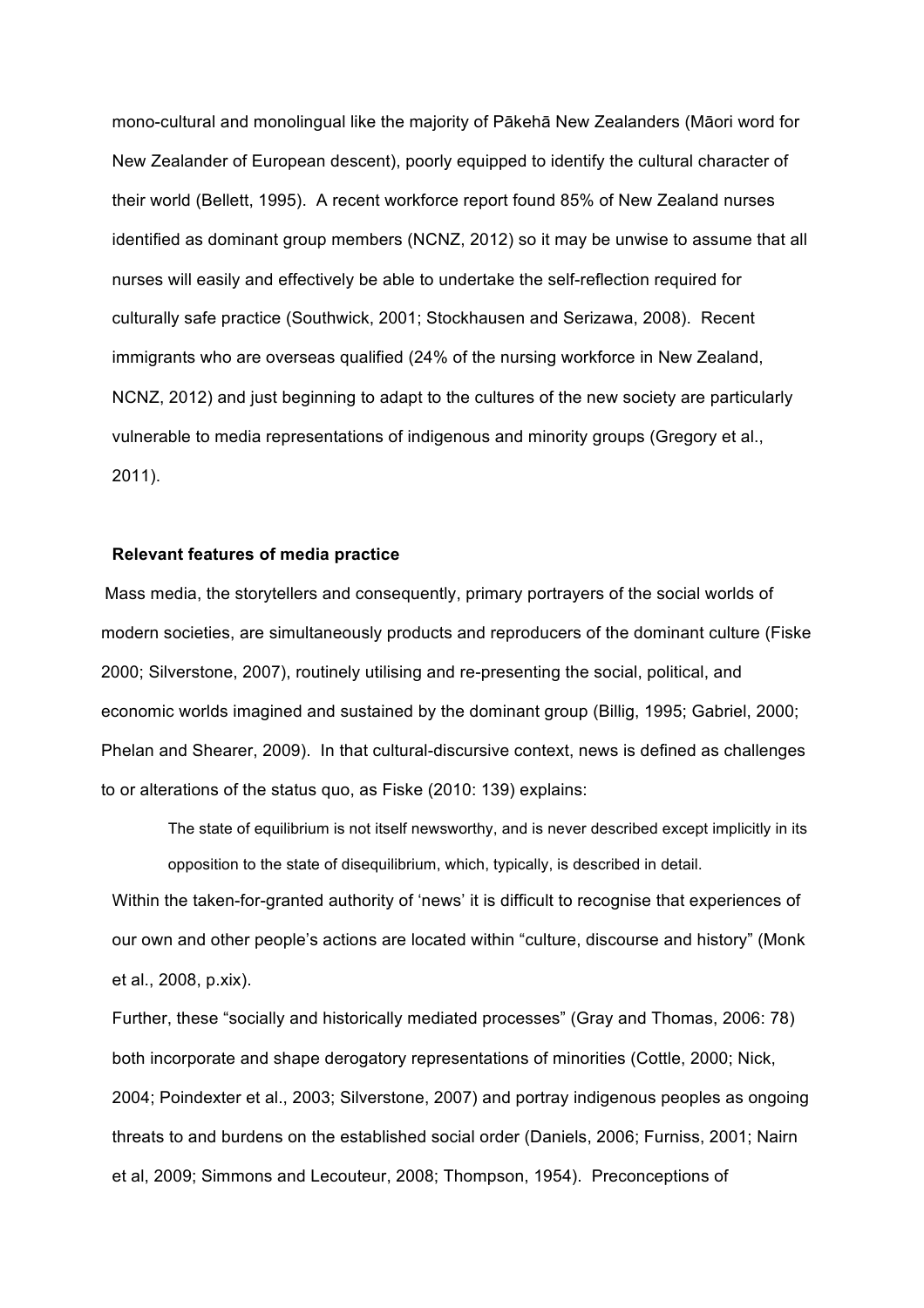indigenous people as primitive and violent are threaded through news stories (Nairn et al, 2012; Fiske, 2000) with items presenting both actual (Budarick and King, 2008; Harding, 2006) and latent (Daniels, 2006; Simmons and Lecouteur, 2008) violence for readers' interpretative work Surveillance of indigenous peoples, their organisations and practices, underpin such constructions - "keeping aboriginal people 'in their place'" (Harding, 2006: 231). Other negative characteristics - laziness, improvidence, dishonesty, and grasping opportunism - are commonly employed in fleshing out the representations (Furniss, 2001; Thompson, 1954). Finally, as primary portrayers of our social worlds media are primary sources of 'knowledge' about anyone not personally known. Hartley (1996: 207) says, in large, modern, complex societies:

The only *real* (sic), contact with others is, paradoxically, *symbolic* (sic), and rendered in the form of stories, both factual and fictional, in the electronic and print media.

#### **Discourse 1: Naturalising the dominant culture**

Within routines of everyday life (Billig, 1995; Chamberlain and Hodgetts, 2008), Pākehā New Zealanders live in and engage with situations structured by the dominant culture in familiar ways. Fleras and Spoonley (1999: 81) put it:

"majority groups conduct their public and private lives according to [what are taken to be] universally held and superior systems and values. Others are guided by culture; they are not." Because the dominant group's ways are naturalised - their origins and justifications within the culture and interests of the group masked - that privilege becomes invisible. Such 'taken-for-granted' representations of the dominant culture, practices, and institutions require discursive resources and practices that enable people to experience the status quo as natural. Identifying changes or challenges to the status quo as 'news', simultaneously affirms and re-presents it (Ericson et al., 1987; Kress and Van Leeuwen, 1998) while concurrently legitimating the media focus on what is shown as deviant, marginal, or novel (Fiske, 2000; Gabriel, 2000; Nairn et al, 2012). The historically mediated character (Gray and Thomas, 2006) of this masking and naturalising is shown by its absence from New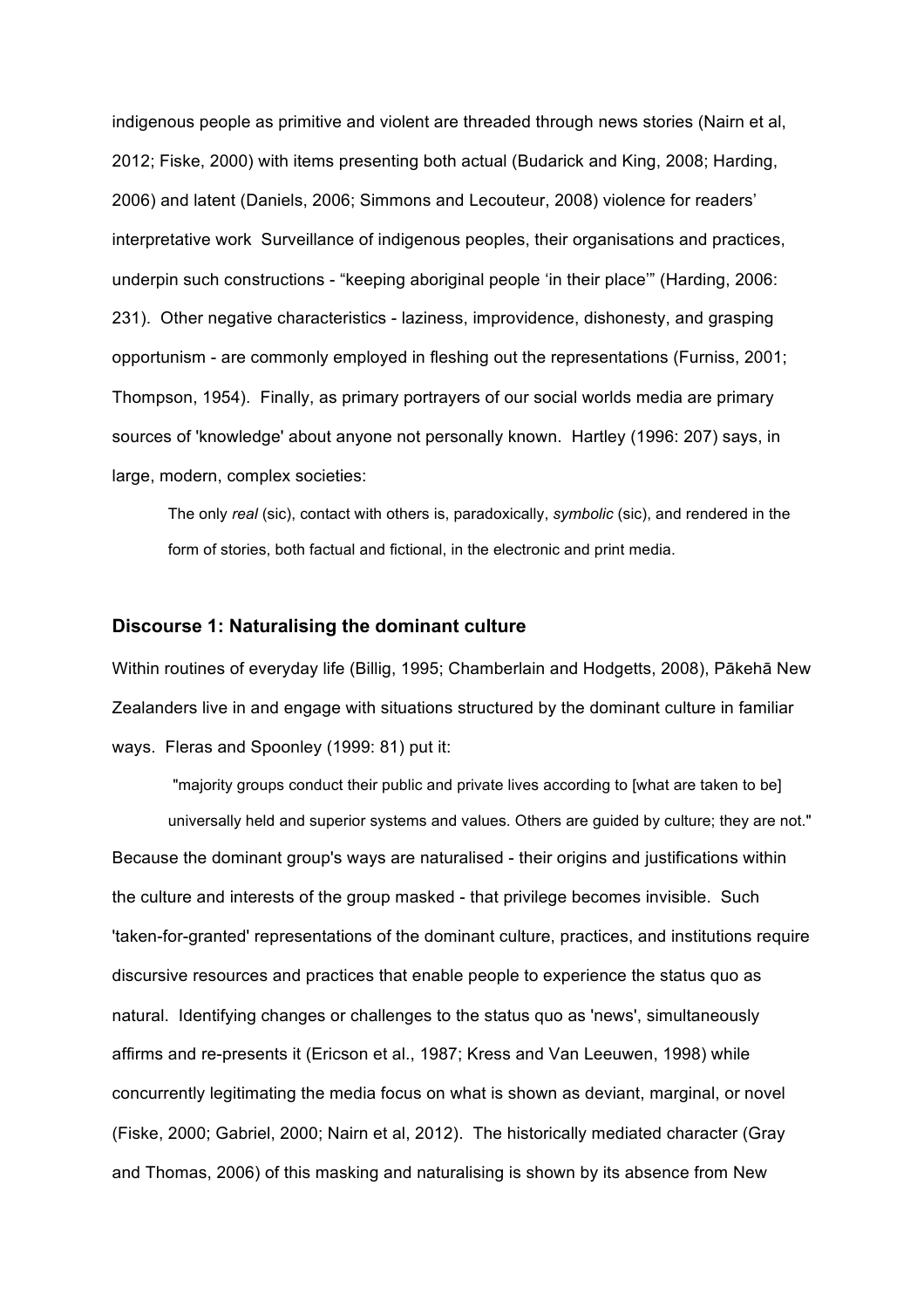Zealand's early colonial newspapers, when social and political priorities demanded that the 'civilized Britishness' of settler values and practices be routinely foregrounded (Colvin, 2010).

Discursive resources for constructing the dominant group as an aggregation rather than an ethnic group include: 'most of us', 'the public', 'New Zealanders', 'the nation', 'taxpayers', 'Kiwis', and 'us', 'we' or 'our' (Barclay and Liu, 2003; Nairn et al., 2011). The cultural trope of autonomous individuality with its presumption of personal responsiblity for achievements and failures underly all these. Choosing not to mark the dominant as a group is a 'production practice' (Fairclough, 1992) facilitating identification of the nation with the dominant culture and encouraging strong resistance to naming spokespersons, systems, or organisations as Pākehā:

"we don't write about 'Pākehā leaders', 'Pākehā activists' or 'Pākehā MPs'. But 'Māori leaders', 'Māori activists' and 'Māori MPs' are part of the everyday news language" (Archie, 2007: 90).

Phelan and Shearer's (2009) study of the Pākehā-initiated conflict over ownership of the foreshore and seabed of Aotearoa New Zealand (2003-4) offers examples of both the practice and the discourse. Journalists (not sources) overwhelmingly employed the phrase "Māori issue" while "Pākehā issue" was not used independently. Articles referred to 'Māori' 44 times while 'Pākehā' were always subsumed in a larger national category. The epithets 'radical' and 'activist' were used extensively of Māori, obscuring the Pākehā political energy driving the conflict.

Studies of prospective, representative national samples of print and broadcast media reports on Māori/Pākehā relations (Moewaka Barnes et al., 2005; Rankine et al., 2008) identified no themes about Pākehā as a group but many negative themes about Māori (Moewaka Barnes et al, 2012). Media opposition to the development and implementation of cultural safety in nursing revealed other elements of the discourse: ridiculing change, labelling practices as 'politically correct', and naming cultural safety as a 'Maori takeover' that violated naturalised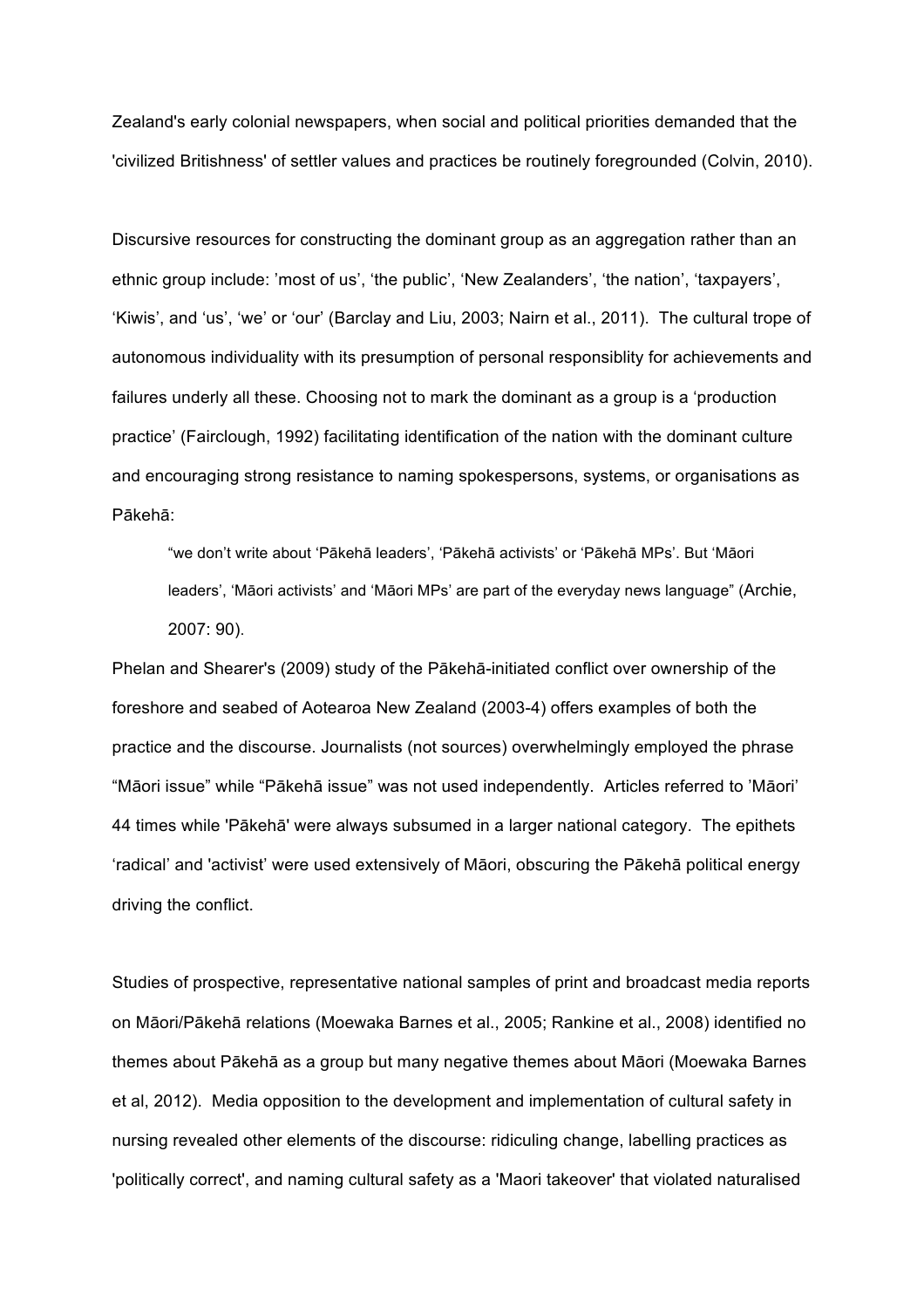common sense about Nightingale nursing and delivery of health services (Ramsden, 2002). Such publicity led to a major review of nursing education (2000-2001) throughout which the Nursing Council of New Zealand remained committed to culturally safe nursing practice.

#### **Discourse 2: Derogating the indigenous and minorities**

Mass media project and sustain relatively homogeneous imaginings of their society (Belich, 2001) inviting users to construct a sense of who "we" are through contrasting portrayals of 'others' (Cottle, 2000). Minority and indigenous peoples are constructed as "not us" (Banerjee and Osuri, 2000; Barclay and Liu, 2003), framed as failing to 'fit in' and allegedly threatening the security or way of life of the majority (Mindell, 1992 cited in Gray and Thomas, 2006: 78). A preference for White sources reinforces this mix of discursive resources and practices (McGregor and Comrie, 1995; Moewaka Barnes et al., 2005; Rankine et al., 2008)l, and is common in crime reporting where police over-label Māori and people from minority ethnic groups while ignoring or under-labelling Pākehā ethnicity. Similar processes occur in coverage of business (McCreanor et al, 2011) and sport (McCreanor et al, 2010). The portrayals may reassure audiences that the 'others' are being monitored (Fiske, 2000; Harding, 2006) but do not inform readers about minority cultures because reported actions are rarely placed in context. 'Explanations' highlight departures from dominant norms, and rely on presumed personal characteristics such as 'race'. Many 'Māori health' stories are framed within individualised deficit models (Robson and Reid, 2001) that do not acknowledge how health systems and practitioners influence outcomes (Hodgetts et al, 2004). Analysis of 44 newspaper items about 'Māori health' (Rankine, et al, 2008), showed that a crisis in Māori 'health was constructed by emphasising Māori overrepresentation in national disease statistics 'explained' by allegedly irresponsible individual lifestyles.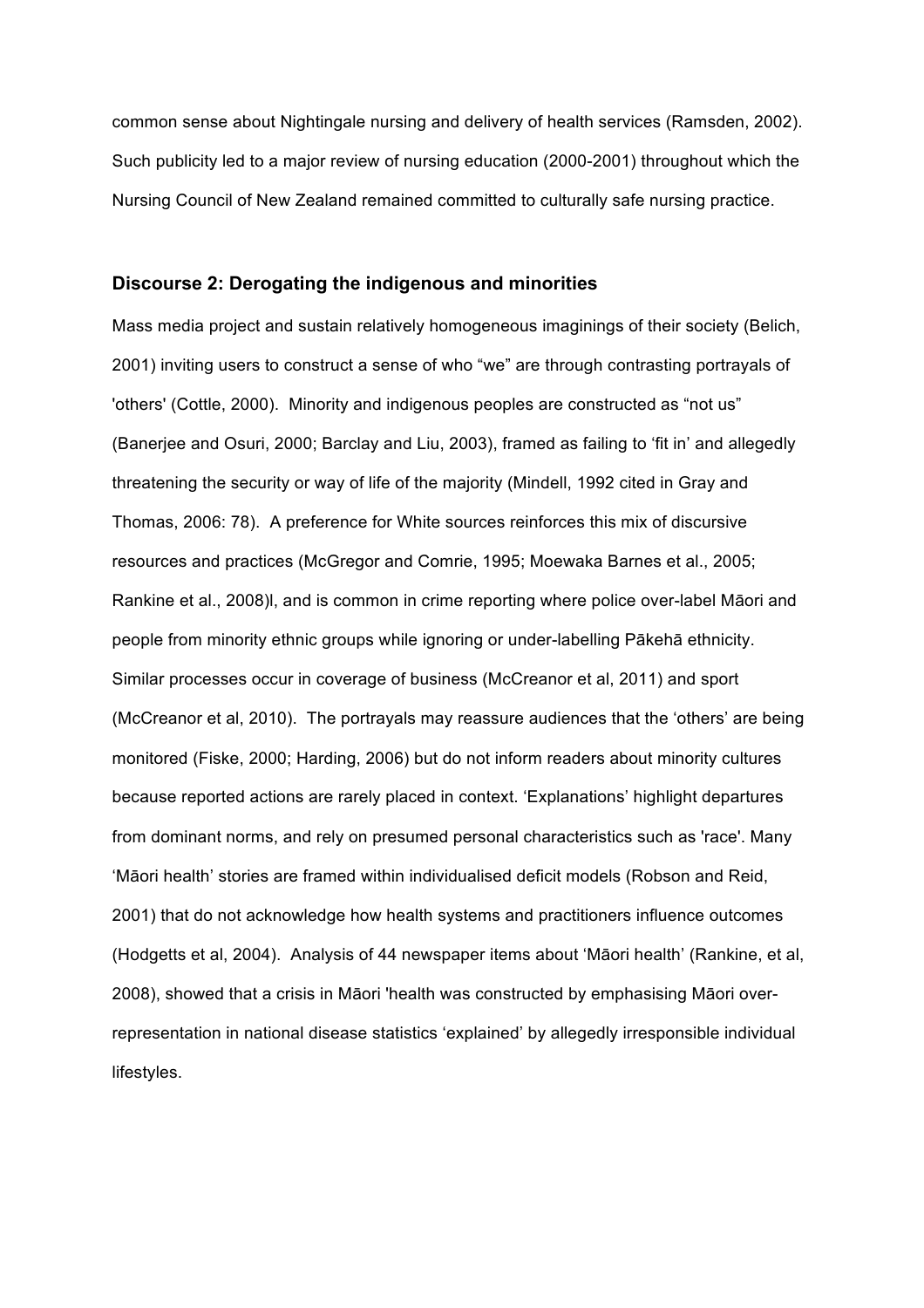Reporting a literature review undertaken for *Lancet Oncology,* Wylie (2008) began: "Maori and Pacific Islanders are more likely to die from cancer than Europeans...". The claim was fleshed out by contrasting mortality rates of Maori and Pacific men and women to their Pākehā counterparts. Lifestyle factors - "Maori and Pacific diet, smoking and diabetes" dominated explanations of the findings, a reading the *Otago Daily Times* prioritised in the headline: "Lifestyle raises cancer death rate for Maori". Two findings hinting at systemic problems for Maori and Pacific patients - higher European survival and Māori mortality rates despite equal levels of morbidity – remained unexplained.

Analysing media coverage of the 2003 report *Decade of Disparity,* Hodgetts et al. (2004) criticised widespread media blaming of individual Māori for their health status. Authors noted that, like the report, initial coverage included structural and systemic accounts of health disparities, but later commentaries ignored those explanations, favouring lifestyle and alleged inefficacy of Māori health services. Authors noted a disturbing pattern consistent with media practices discussed earlier: where a Māori offered a structural explanation there was always another speaker presenting a lifestyle-focussed account but no such 'balance' when non-Māori sources blamed health disparities on an alleged Māori refusal to take personal responsibility. Contradictory evidence that Māori exercised more than Pākehā and ate less fast food was ignored, as were more holistic and culturally-grounded Māori models of health (Hodgetts et al, 2004). These mass media practices and discourses structure the ubiquitous constructions of Māori, Māori/Pākehā relations, and health disparities in Aotearoa New Zealand (Moewaka Barnes et al, 2012).

However, some health research reports increasingly place Māori health data within historical, social, and political context that include colonisation and marginalisation (Robson and Harris, 2007). Trends are identified by comparing current and historical Māori data and reports emphasise the role of contextual variables like location, socio-economic status, and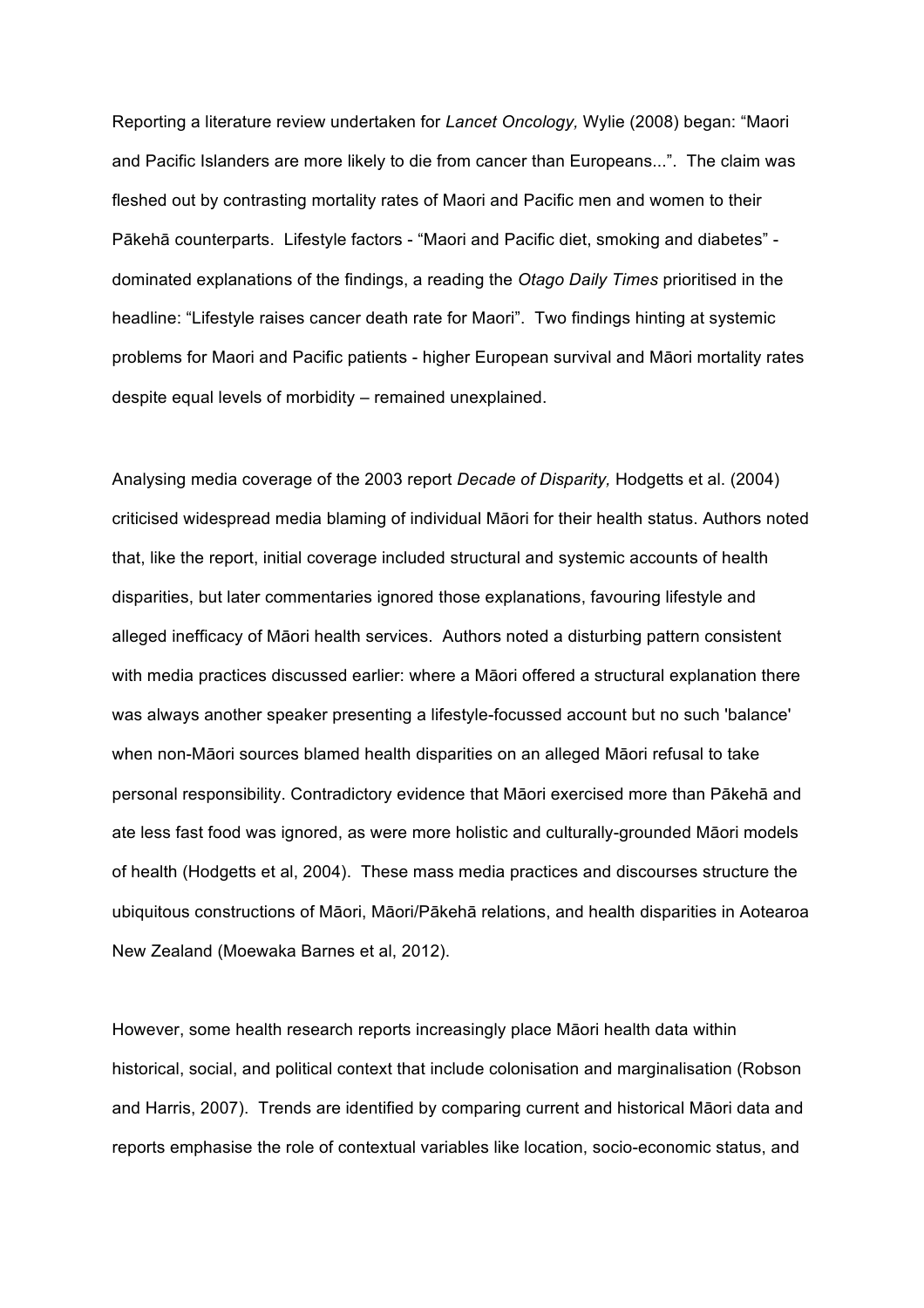policy (Becares et al, 2013). In these ways reports enable practitioners to understand and "evaluate the impact that historical, political and social processes have on the health of all people" (NCNZ, 2011: 10). Regrettably most news media stories prefer comparing indigenous health outcomes to those of the privileged, dominant group.

#### **Consequences for cultural safety**

Clearly the media saturation shaped by these practices and discourses will affect health practitioners' practice (DeSouza, 2013; McCreanor and Nairn, 2002) with implications for the pursuit of cultural safety in nursing (NCNZ, 2011; Ramsden, 2002) as understanding of and reflection on one's own culture, history, attitudes and life experience is central to cultural safety (Browne, 2005; Browne, et al., 2009; NCNZ, 2011). Ng (1995) sees such understanding and reflections as opportunities to challenge the status quo and make institutions more inclusive. Yet that has to occur within a media-saturated society (Silverstone, 2007) and a context of institutional scarcity where pressures to be efficient prioritise physical care over emotional care and intellectual work (Varcoe and Rodney, 2001). If nurses are to be culturally safe practitioners, and keep themselves safe, in these demanding situations the individualised reflective practice that presumes that techno-rational deliberation can adequately address the messy, unpredictable nature of nursing and midwifery practice (Greenwood, 1998) must be supplemented by more collective responses counteracting the corrosive effects of mass media production practices to which this article draws attention.

Persistent mismatches between the clientele and the nursing workforce: relatively small numbers of indigenous Māori (7%) and Pacific (4%) among the 48,563 nurses practising as of 31 March 2011 (NCNZ, 2012) with most identifying as either NZ European (68%) or other European (17%), makes the ability to practise in a culturally safe manner essential. However, achieving and maintaining culturally safe practice requires continuing professional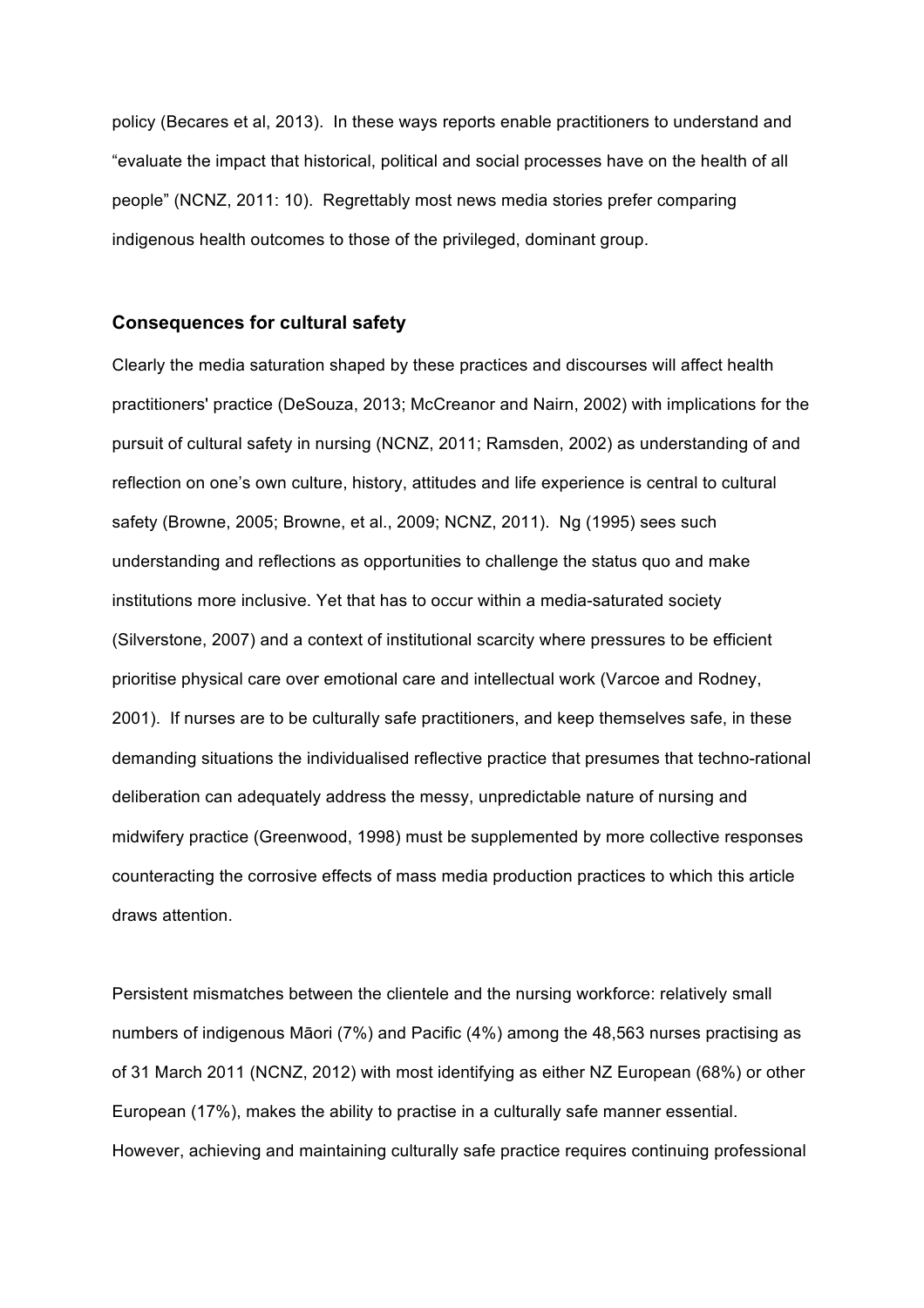development and hopefully includes some co-operative interactions with people of comparable status living differently. In culturally just societies, some of those needs would be met through the mass media (Silverstone, 2007) but the cited research shows New Zealand is not such a society (Moewaka Barnes et al, 2012; Ramsden, 2002). So nurses must be able to recognise when efforts to become culturally safe are being undermined and marshall effective counters.

#### **Responses**

The authors are not presuming nurses, or other health professionals, would intentionally look to media for knowledge of their own or other peoples' cultures but have sought to explain how, in media-saturated societies, most of what we 'know' and how we think about people and practices in that society originates in the media (Hartley, 1996). As outlined, most 'knowledge' of non-culture-defining peoples (Black and Huygens, 2007) disparages and marginalises them through representations that prioritise unattractive anti-social characteristics in individuals understood as representative of their group (Nairn et al, 2012). For members of the dominant group, ongoing naturalisation and masking of the dominant culture is a further obstacle obscuring the culture they bear (Abrums et al, 2010) and concealing the cultural character of values, beliefs, and practices represented as 'how things are' or 'how it is done'. Nurses who are Māori, or who identify as a member of another nonculture-defining group, may more readily 'see' the dominant culture but still have to contend with its apparent naturalness and ubiquity. Together, the routine masking of the dominant culture and negative portrayals of Māori make it difficult for health practitioners to ensure their work with clients, whom media repeatedly represent as violent, sick, poor, noncompliant and primitive, is culturally safe (McCreanor and Nairn, 2002; DeSouza, 2008).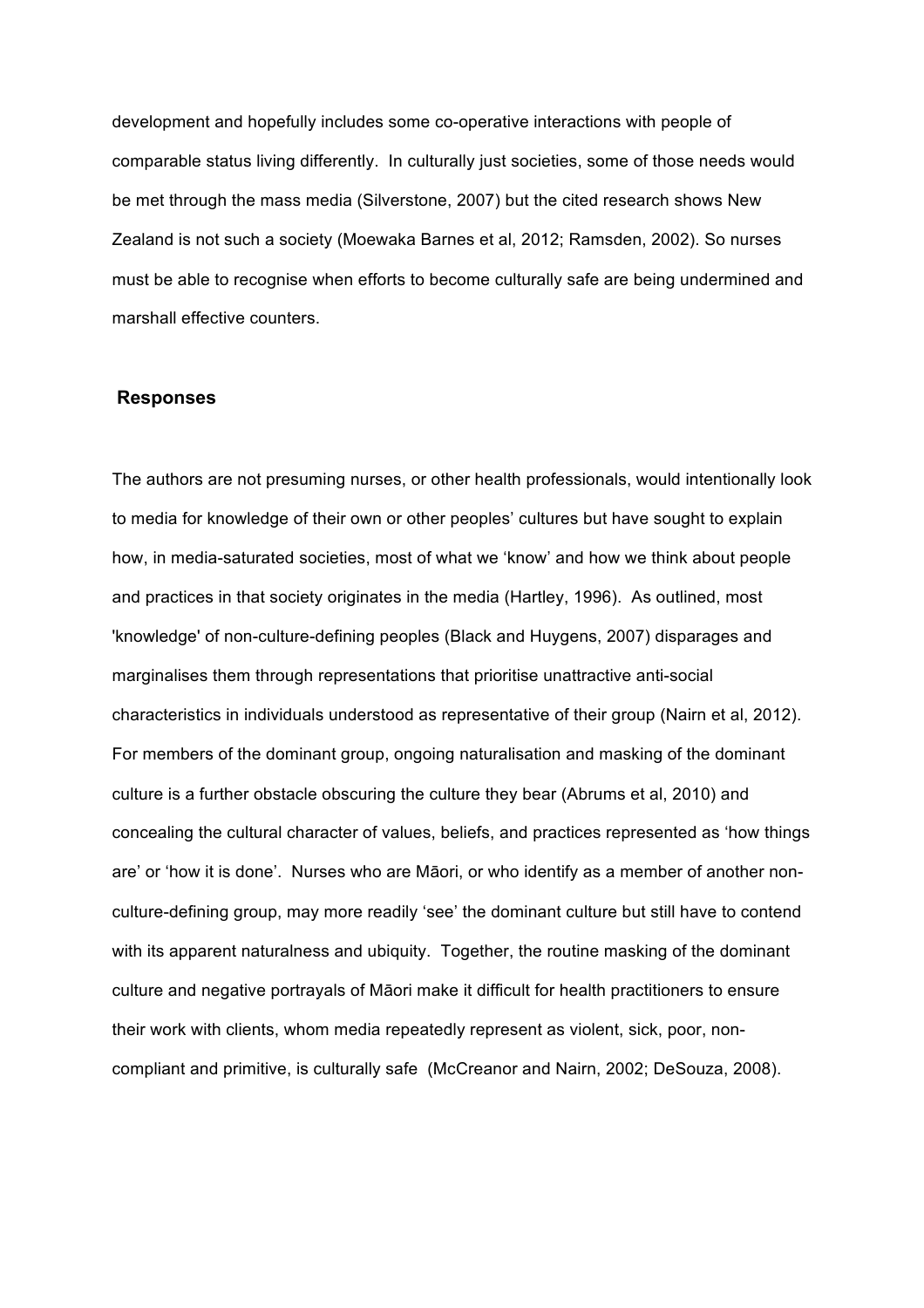Two complementary responses - denying the dominant culture its 'taken-for-granted' character, and critically assessing mass media products - can assist in creating firmer foundations for culturally safe practice. The first undermines the normative elision of the Pākehā ethnic group with 'New Zealanders' and involves:

- Identifying dominant Pākehā culture as one culture among many in Aotearoa New Zealand.
- Acknowledging Pākehā ethnicity as one among many, not an unmarked norm of presumed universality.
- Identifying Pākehā culture as a regional variant of Western culture with polyglot origins, elements, and traditions.
- Being even-handed, identifying 'Pākehā spokesperson', 'Pākehā MPs', and 'Pākehā priorities' wherever 'Māori spokesperson', 'Māori MPs', and 'Māori priorities' are currently used.

Actions of this kind are most effective as part of a speech community: "[a] group of people who share at least one valued way of speaking and interpretive resources within which that way of speaking is located" (Fitch, 2001: 57), that is committed to more culturally just ways of representing events, situations and people. Motivated groups and individuals might implement this strategy in publications, workshops, conferences and other professional meetings and, in time, change the talk and ways of thinking of others.

Ongoing critical assessment of mass media, an everyday prophylactic, is the second action. Critical assessment, done by both individuals and groups, builds on questions like:

- From whose point of view is this story told?
- Who is present? How are they named and/or described?
- Who, of those present, is allowed to give their interpretation of the matter?
- Who is absent?
- Whose interests are served by telling the story this way?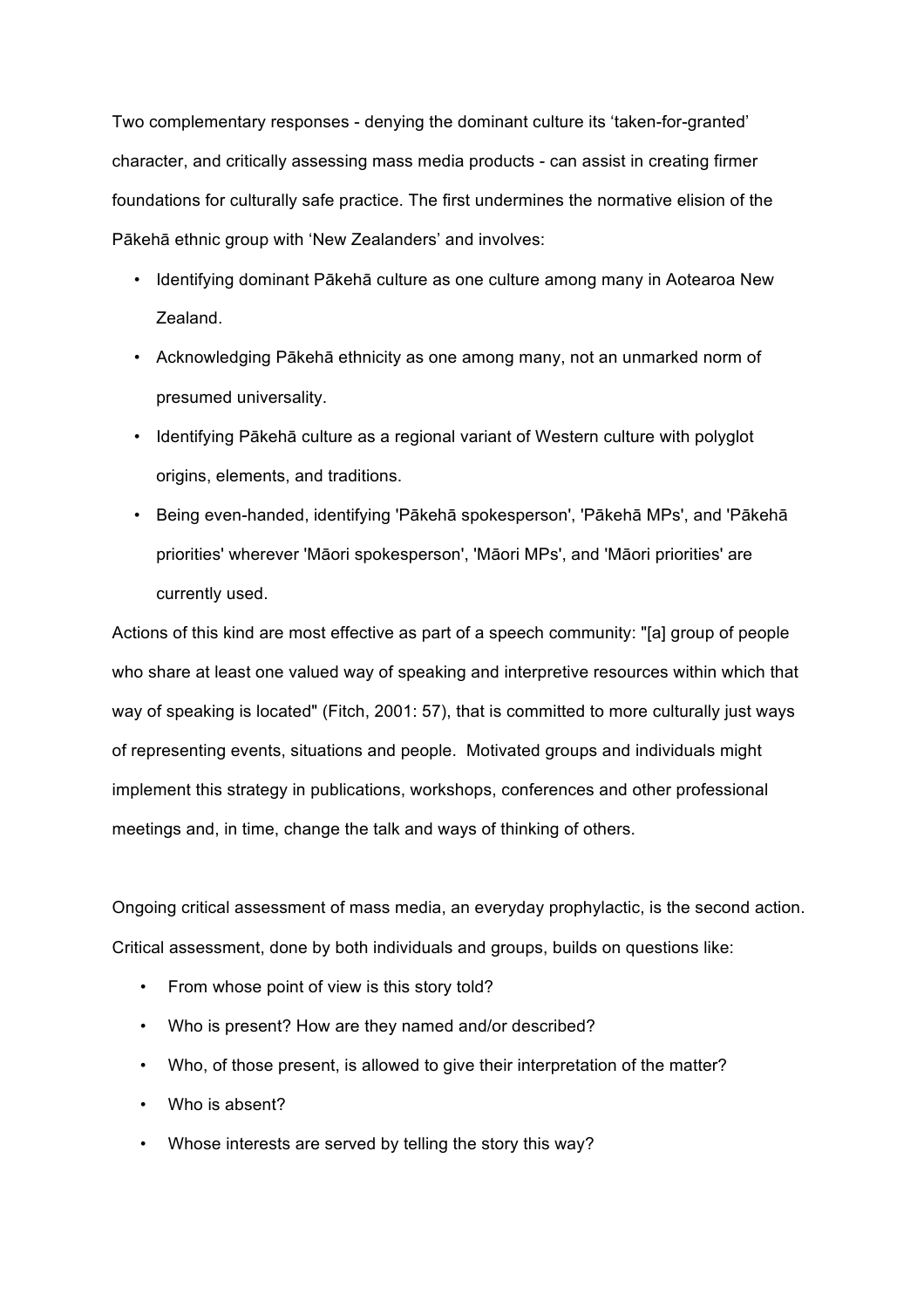These questions and others coming from experience in making the assessments, disrupt the

apparent factuality of news and may encourage utilisation of indigenous and minority

community media to access stories and cultural perspectives absent from mass media.

Accessing media that tell the stories differently (Nairn et al., 2012), assists recognition of

mass media framings underscoring impacts identified in the critical assessment.

## **Bibliography**

- Abrums ME, Resnick J and Irving LL. (2010) Journey or destination? Evaluating student learning about race, class, and privilege in health care. *Nursing Education Perspectives* 31: 160‐166.
- Alia V and Bull S. (2005) *Media and ethnic minorities.* Edinburgh University Press.
- Archie C. (2007) *Pou kōrero: A journalists' guide to Māori and current affairs*. New Zealand Journalists Training Organisation.
- Banerjee SB and Osuri G. (2000) Silences of the media: Whiting out Aboriginality in making news and making history. *Media, Culture & Society* 22: 263‐284.
- Barclay K and Liu JH. (2003) Who gets voice? (Re) presentation of bicultural relations in New Zealand print media. *New Zealand Journal of Psychology* 32: 3‐12.
- Belich J. (2001) *Making peoples: A history of the New Zealanders, from Polynesian settlement to the end of the nineteenth century.* Auckland: Penguin.
- Bellett D. (1995) Hakas, hangis, and kiwis: Maori lexical influence on New Zealand English. *Te Reo*: 73‐104.
- Billig M. (1995) *Banal nationalism,* London: SAGE

Black R and Huygens I. (2007) Pakeha culture and psychology. In: Evans I, Rucklidge J and O'Driscoll M (eds) *Professional practice of psychology in Aotearoa New Zealand.* Wellington: New Zealand Psychological Society.

- Browne AJ. (2005) Discourses influencing nurses' perceptions of First Nations patients. *Canadian Journal of Nursing Research* 37: 62‐87.
- Browne AJ, Varcoe C, Smye V, et al. (2009) Cultural safety and the challenges of translating critically oriented knowledge in practice. *Nursing Philosophy* 10: 167‐ 179.
- Budarick J and King D. (2008) Framing ideology in the niche media: The Koori Mail's construction of the Redfern riots. *Journal of Sociology* 44: 355‐371.
- Chamberlain K and Hodgetts D. (2008) Social psychology and media: Critical considerations. *Social and Personality Psychology Compass* 2: 1109‐1125.
- Colvin, G. (2010). *The soliloquy of whiteness: Colonial discourse and New Zealand's settler press 1839–1873.* PhD thesis, University of Canterbury, Christchurch.
- Cottle S. (2000) Introduction. In: Cottle S (ed) *Ethnic minorities and the media: Changing cultural boundaries.* Buckingham: Open University Press, 1‐30.
- Daniels GL. (2006) The role of Native American print and online media in the 'era of big stories' A comparative case study of Native American outlets' coverage of the Red Lake shootings. *Journalism* 7: 321‐342.
- DeSouza R. (2008) Wellness for all: The possibilities of cultural safety and cultural competence in New Zealand. *Journal of Research in Nursing* 13: 125‐135.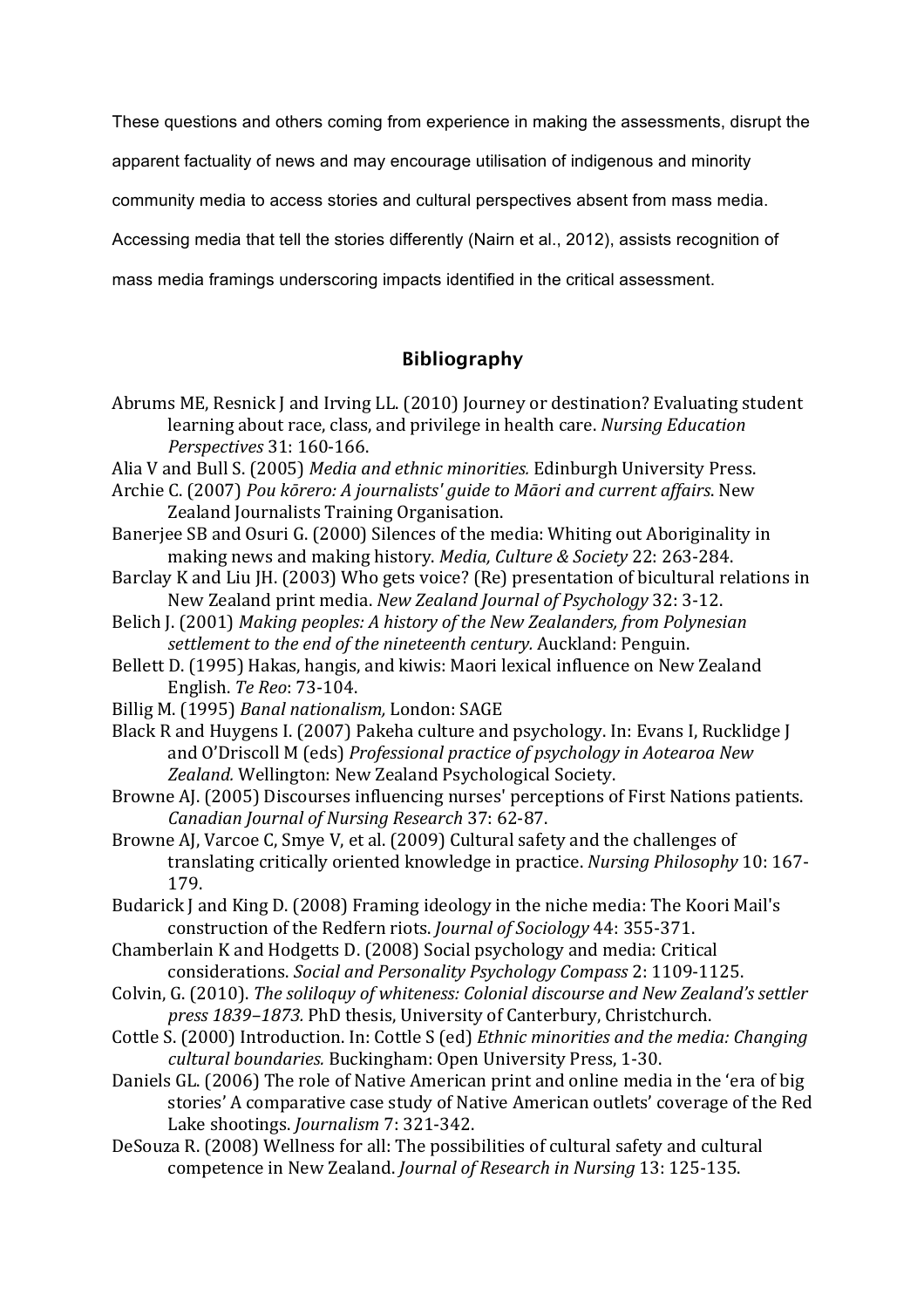DeSouza R. (2013) Regulating migrant maternity: Nursing and midwifery's emancipatory aims and assimilatory practices. *Nursing Inquiry*: no‐no.

- Ericson RV, Baranek PM and Chan JB. (1987) *Visualizing deviance: A study of news organization,* Toronto: University of Toronto Press.
- Fairclough N. (1992) *Discourse and social change,* Cambridge, UK ; Cambridge, MA: Polity Press.
- Fiske J. (2000) White Watch. In: Cottle S (ed) *Ethnic minorities and the media: Changing cultural boundaries.* Buckingham: Open University Press, 50‐66.
- Fiske J. (2010) *Television culture,* New York: Methuen.
- Fitch K. (2001) The ethnography of speaking: Sapir/Whorf, Hymes and Moerman. In: Wetherall M, Taylor S and Yates S (eds) *Discourse Theory and Practice: A Reader.* London: Sage, 57‐63.
- Fleras A and Spoonley P. (1999) *Recalling Aotearoa: Indigenous politics and ethnic relations in New Zealand.* Auckland: Oxford University Press.
- Furniss E. (2001) Aboriginal justice, the media, and the symbolic management of Aboriginal/Euro‐Canadian relations. *American Indian culture and research journal* 25: 1‐36.
- Gabriel J. (2000) 'Dreaming of a white . . .' In: Cottle S (ed) *Ethnic minorities and the media: Changing cultural boundaries.* Buckingham: Open University Press, 67‐82.
- Gray DP and Thomas DJ. (2006) Critical reflections on culture in nursing. *Journal of Cultural Diversity* 13: 76‐82.
- Greenwood J. (1998) On nursing's' reflective madness'. *Contemporary Nurse* 7: 3‐4.
- Gregory A, Borell B, McCreanor T, et al. (2011) Reading News about Maori: Responses from Non‐Maori Media Audiences. *AlterNative: An International Journal of Indigenous Peoples* 7: 51.
- Harding R. (2006) Historical representations of Aboriginal people in the Canadian news media. *Discourse & Society* 17: 205‐235.
- Hartley J. (1996) *Popular reality: Journalism, modernity, popular culture.* New York: Arnold
- Hodgetts D, Masters B and Robertson N. (2004) Media coverage of 'decades of disparity'in ethnic mortality in Aotearoa. *Journal of Community & Applied Social Psychology* 14: 455‐472.
- Kress G and Van Leeuwen T. (1998) Front pages:(The critical) analysis of newspaper layout. In: Bell A and Garrett P (eds) *Approaches to media discourse.* Oxford: Blackwell, 186‐219.
- Kumas‐Tan, Z, Beagan B, Loppie C, MacLeod A and Frank B. (2007) Measures of cultural competence:Examining hidden assumptions. *Academic Medicine* 82:548‐557.
- Loftin C, Hartin V, Branson M and Reyes H. (2012) Measures od cultural competence in nurses: An integrative review. *The Scientific World Journal* 2013, ID 289101, downloaded from: http://dx.doi.org/10.1155/2013/289101.
- McCreanor T and Nairn RG. (2002) Tauiwi general practitioners explanations of Maori health: Colonial relations in primary healthcare in Aotearoa/New Zealand? *Journal of Health Psychology* 7.
- McCreanor, T., McManus, A‐L., Moewaka Barnes, A., et al. (2011). Māori business news in the mass media. *SITES: New Series, 8*(2): 32‐56.
- McCreanor T, Rankine J, Moewaka Barnes A, et al. (2010) Maori sport and Maori in sport. *AlterNative: An International Journal of Indigenous Peoples* 6: 235‐247.
- McGregor J and Comrie M. (1995) *Balance and fairness in broadcasting news (1985‐ 1994),* Palmerston North: Massey University.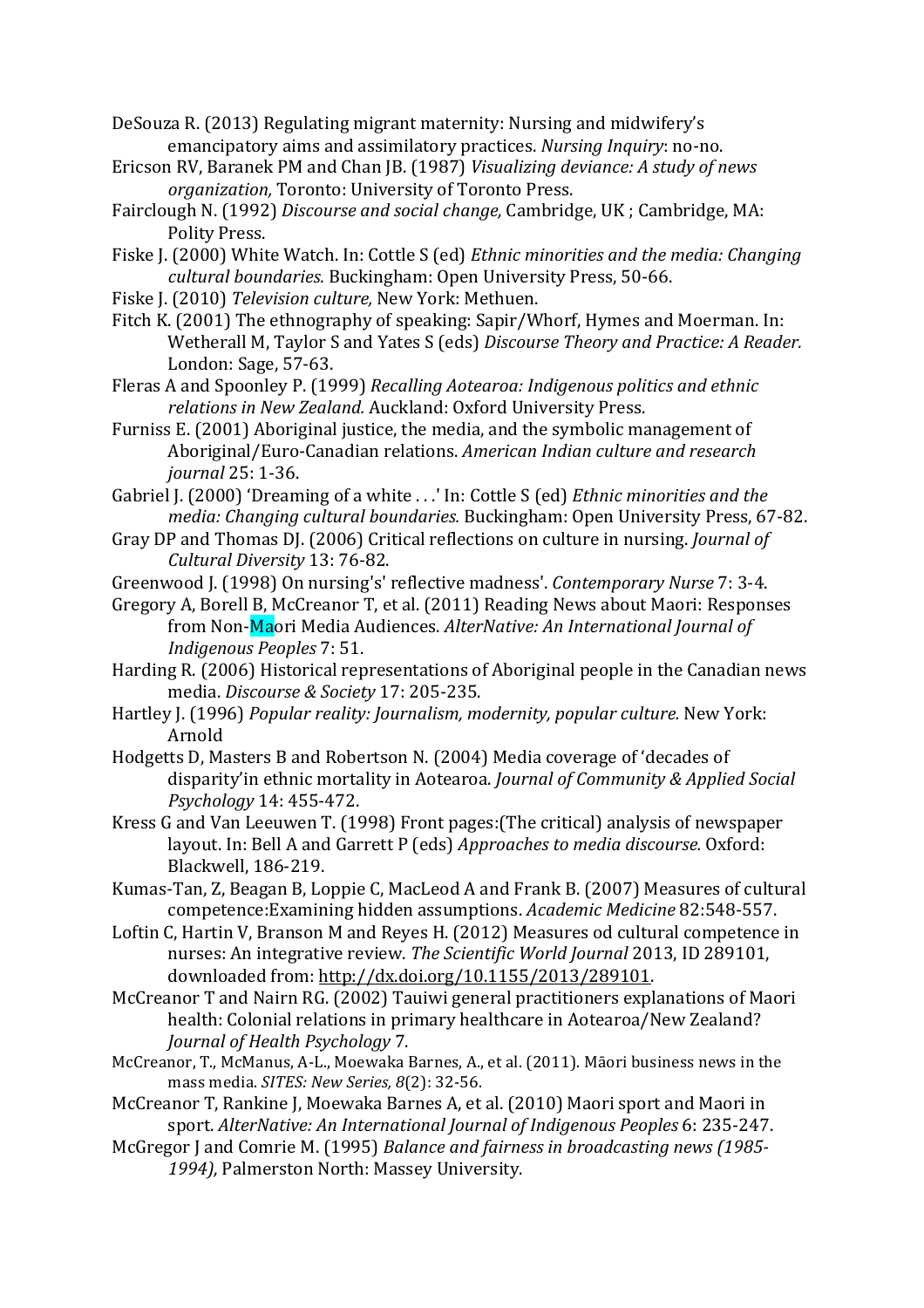- Moewaka Barnes A, Borell B, Taiapa K, et al. (2012) Anti-Maori themes in New Zealand journalism – toward alternative practice. *Pacific Journalism Review* 18: 195‐216.
- Moewaka Barnes A, Gregory A, McCreanor T, et al. (2005) *Media & Te Tiriti O Waitangi 2004,* Auckland: Kupu Taea, Media and Te Tiriti Project.
- Monk G, Winslade J and Sinclair S. (2008) *New horizons in multicultural counselling*. Los Angeles: Sage.
- Nairn R, McCreanor T, Rankine J, et al. (2009) 'Media surveillance of the natives': A New Zealand case study ‐ Lake Taupo air space. *Pacific Journalism Review* 15: 131‐ 148.
- Nairn R, Moewaka Barnes A, Rankine J, et al. (2011) Mass media in Aotearoa: an obstacle to cultural competence. *New Zealand Journal of Psychology* 40: 168+.
- Nairn R, Moewaka Barnes A, Borell B, et al. (2012) "MÄORI NEWS IS BAD NEWS": That's certainly so on television.
- New Zealand Psychologists Board. (2006) Cultural Competencies for Psychologists Registered under the Health Practitioners Competence Assurance Act (2003) and those seeking to become registered. (accessed 24 August 2010).
- Ng R. (1995) Teaching against the grain: Contradictions and possibilities. In: Ng R, P.Staton and Scane J (eds) *Anti‐racism, feminism, and critical approaches to education.* Westport, CT: Bergin & Garvey, 129‐153.
- Nick C. (2004) In the place of a common culture, what? *The Review of Education, Pedagogy, and Cultural Studies* 26: 3‐21.
- Nursing Council of New Zealand. (2009) *Guidelines for Cultural safety, the Treaty of Waitangi and Maori health in Nursing Education and Practice*. Wellington: Nursing Council of New Zealand
- Nursing Council of New Zealand. (2012) *The New Zealand Nursing Workforce: A profile of Nurse Practitioners, Registered Nurses and Enrolled Nurses 2011*. Wellington: Nursing Council of New Zealand.
- Oda K and Rameka M. (2012) Students' Corner: Using Te Tiriti o Waitangi to identify and address racism, and achieve cultural safety in nursing. *Contemporary Nurse* 43: 107‐112.
- Phelan S and Shearer F. (2009) The "radical", the "activist" and the hegemonic newspaper articulation of the Aotearoa New Zealand foreshore and seabed conflict. *Journalism Studies* 10: 220‐237.
- Poindexter PM, Smith L and Heider D. (2003) Race and ethnicity in local television news: Framing, story assignments, and source selections. *Journal of Broadcasting & Electronic Media* 47: 524‐536.
- Puzan E. (2003) The unbearable whiteness of being (in nursing). *Nursing Inquiry* 10: 193‐200.
- Ramsden I. (2002) Cultural Safety and Nursing Education in Aotearoa and Te Waipounamu. *Nursing.* PhD Thesis, Victoria University, NZ.
- Rankine J and McCreanor T. (2004) Colonial coverage: Media reporting of a bicultural health research partnership. *Journalism* 5: 5‐29.
- Rankine J, Nairn R, Barnes AM, et al. (2008) *NZ: Media and Te Tiriti O Waitangi 2007,*  Auckland: Kupu Taea Media and Te Tiriti Project.
- Robson B and Harris R (eds). (2007) *Hauora: Maori standards of health IV. A study of the years 2000‐2005.* Wellington: Te Ropu Rangahau a Eru Pomare.
- Robson B and Reid P. (2001) Ethnicity matters. Review of the measurement of ethnicity in official statistics: Mäori perspectives paper for consultation. Wellington: Statistics New Zealand.